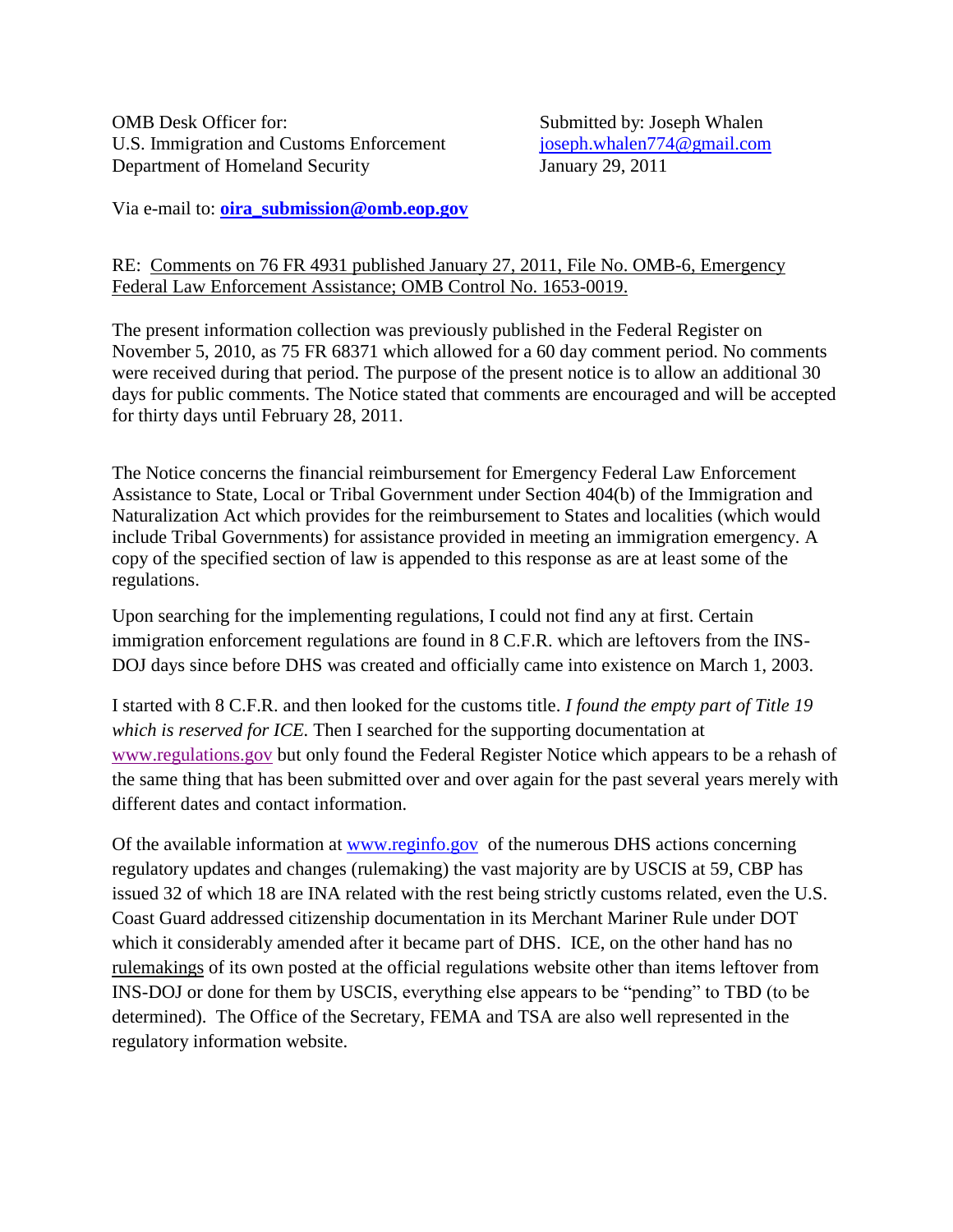The supporting statement for this Notice at [www.reginfo.gov](http://www.reginfo.gov/) , while a very basic OMB proscribed formulaic document did provide further procedural information, excerpts below. In addition there was a supplementary item posted at that website concerning this rule which is a one page word document of unofficial instructions (appended) which cites 28 C.F.R. § § 65.83, 65.85(a) and (c) which further cross-references § § 65.81 and 65.84. ICE does have a number of more routine items such as official form updates and is making advances such as e-bond capability, which is admirable.

From the required Supporting Statement (SS) under "Justification" at A.1, in part:

"……Section 404(b) authorizes an annual appropriation to maintain a balance of \$35,000,000 in an Immigration Emergency Fund to provide for an increase in border patrol or other enforcement activities of the Department of Homeland Security, and to reimburse States and localities for providing assistance as requested by the Secretary of Homeland Security. *While the existing regulations reference the Department of Justice and Attorney General, the Homeland Security Act of 2002 (HSA), Pub. L. 107-296, 116 Stat. 2135 transferred the immigration enforcement functions from the former INS in the Department of Justice to DHS.* There are various sections within the HSA applicable to ICE's authority to maintain this collection. Among these are Section 402 (regarding the Secretary's responsibility in carrying out the immigration enforcement functions carried by the former Commissioner of the INS), Section 441 (transfer of functions pertaining to specific programs), and Section 442 (establishment of ICE)." *[Emphasis added.]*

The INA states at § 404 (b) (2) (B) that "Not more than \$20,000,000 shall be made available for all localities under this paragraph." That limitation was not made clear to the intended audience.

At item A.3, ICE pointed out that OMB has caused some delays in this information collection:

"The use of this collection format currently provides the most efficient means for collecting and processing the required data. In this case Immigration and Customs Enforcement (ICE) does not employ the use of information technology in collecting and processing information. ICE does not have any immediate plans in place to convert the submission of this information to an automated format. *This is due to the question raised during previous reviews by OMB regarding DHS/ICE authority to collect this information; DHS/ICE is requesting that OMB research its own records to verify that the Immigration Emergency Fund account (which is associated with this collection) was officially transferred from DOJ to DHS.* While we have provided citations in the SS where the authority was transferred from DOJ to DHS for immigration issues, OMB is in fact the entity that would hold the record on where this account is actually assigned to date." *[Emphasis added.]*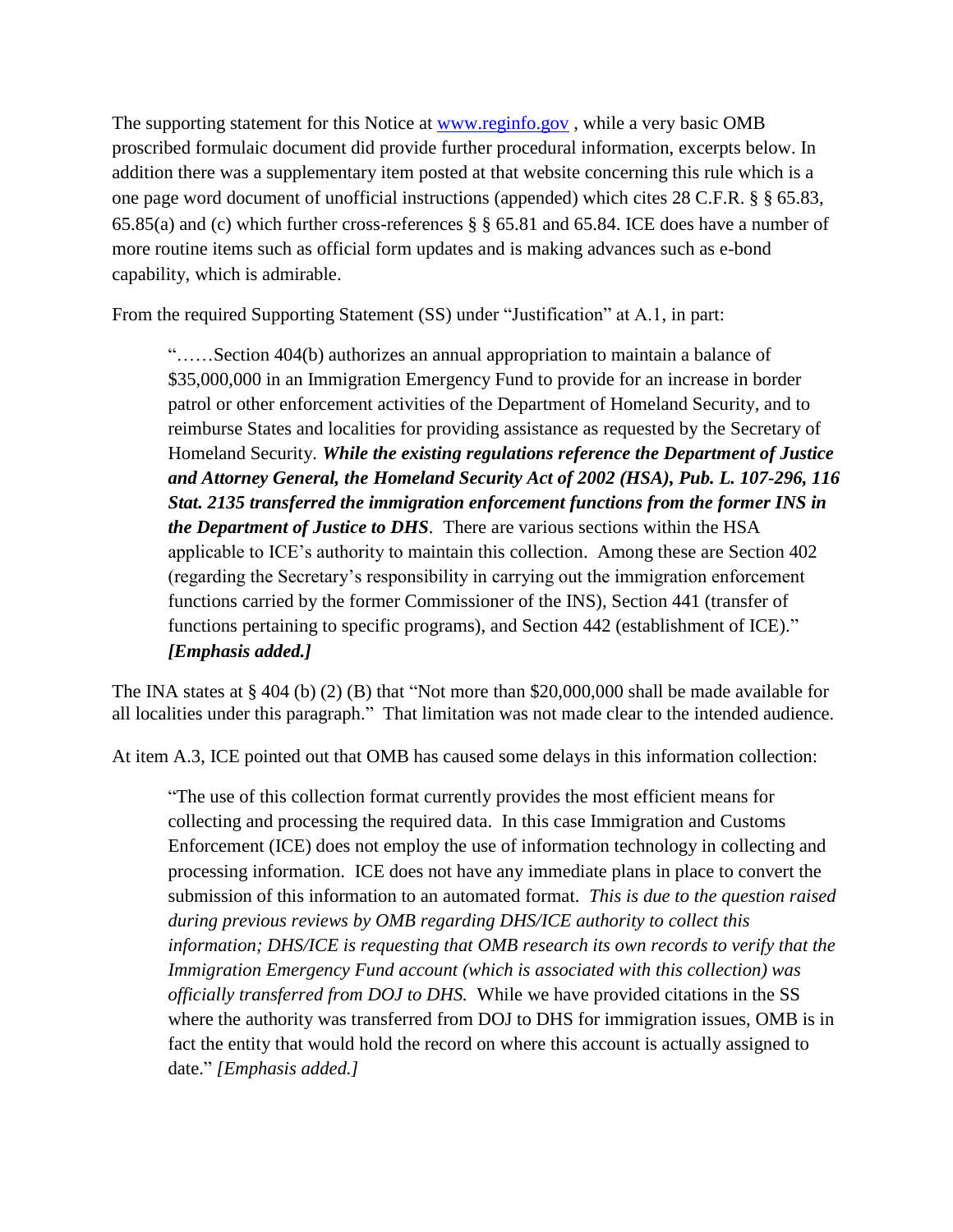The SS also states at A.17:

# "**If seeking approval to not display the expiration date for OMB approval of the information collection, explain the reasons that display would be inappropriate.**

ICE is seeking approval to **not display** the expiration date of OMB approval of this information collection because this information collection is not taken using a standardized collection instrument."

The INA states at § 404 (b) (2) (D) states that "A decision with respect to an application for reimbursement under subparagraph (A) shall be made by the **Attorney General** within 15 days after the date of receipt of the *application*." Although, the amount of money involved in the Immigration Emergency Fund, at only \$35 million per year, it is relatively small in comparison to the overall annual ICE budget of, for example, \$5.7 billion in FY 2010 (see below).

The amount available for financial reimbursement for Emergency Federal Law Enforcement Assistance to State, Local or Tribal Government is even smaller, at only \$20 million per year. ICE should go to the trouble of investing more time and professionalism into an official form *or at least a brochure or informational booklet* for distribution to law enforcement agencies when the need arises. It could easily be a one-time investment for a regulatory change and accompanying form or informational material that should suffice until such time, if ever, that the statute is changed.

### FROM:<http://www.scribd.com/doc/24704564/ICE-Fact-Sheet-FY2010-Budget-11-5-09>

"U.S. Immigration and Customs Enforcement (ICE) is the largest investigative agency in the Department of Homeland Security (DHS). With more than 20,000 employees in over 400 offices nationwide and around the world, ICE is a key component of the DHS layered defense approach to protecting the United States. ICE has an annual budget of more than \$5.7 billion, with Fiscal Year 2010 (FY10)….."

As for the Code of Federal Regulations, Title 8 is shared by **DHS** (primarily USCIS but has applicability to CBP, ICE, HHS-regarding refugees, and DOS) and **EOIR**. The DHS Secretary also has Title 6, Domestic Security. Upon further searching, **Title 19** has sections designated for CBP, **ICE** and U.S. International Trade Commission. *Title 19, Vol. 3, Chapter IV, [400-599](http://ecfr.gpoaccess.gov/cgi/t/text/text-idx?sid=441028484e8181ee7d99a0ab936148fd&c=ecfr&tpl=/ecfrbrowse/Title19/19cfrv3_02.tpl#400) is set aside for ICE*. CBP has already promulgated some new and re-worked regulations.

This Notice, however relates to Title 28, Judicial Administration under the Department of Justice which pertains to INS and is somewhat confusing to interpret and seems to relate to DHS, ICE, CBP, USCG and USCIS. ICE, undoubtedly is the lead agency, but does rely on USCG and CBP at the border and interdiction at sea. The availability of funding also relates to the number of asylum applications received by USCIS or even filed with EOIR following parole by CBP.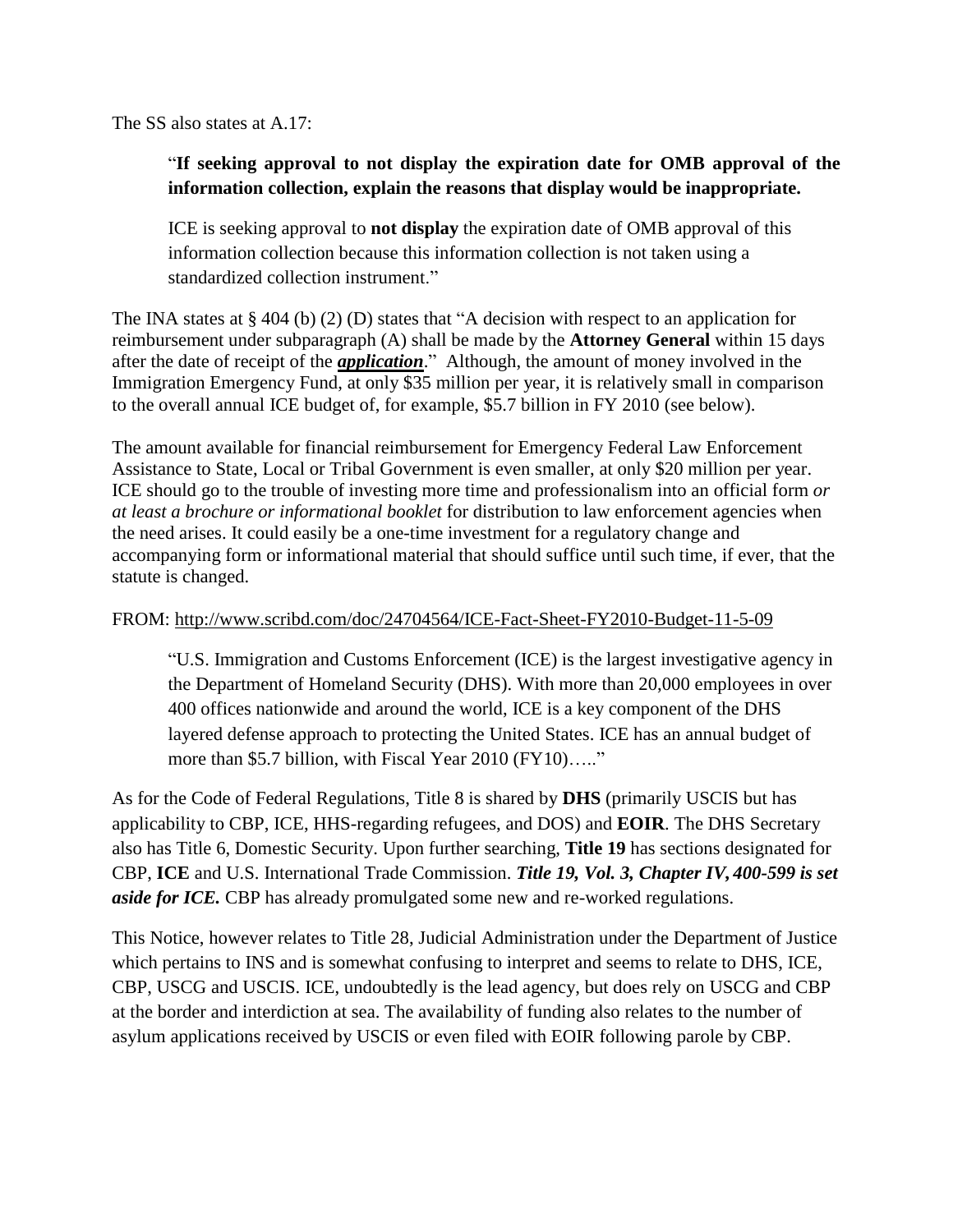Anybody even vaguely familiar with the rulemaking process knows that it is a cumbersome and lengthy process but it is something that should not be ignored. ICE has been around long enough to have at least started to tackle the task but I couldn't find evidence of that.

The old regulations are difficult to interpret because they still refer to the old agency names and titles of officials. Attorney General in most, if not all, instances will translate to Secretary of Homeland Security. Commissioner of INS might be changed to Secretary or could refer to the Undersecretary over ICE (or is it Director now?). District Director may refer to the ICE or the USCIS Official. If it is USCIS, with regard to asylum, is it the Asylum Office Director, the Associate Director for Refugee, Asylum and International Operations, the Office of Field Operation Associate Director, a District Director or a USCIS Field Office Director?

The above and other items require clarification. A simple form or informational guide is called for and outlined by 28 C.F.R. 65.85:

(a) ….. "to submit to the **Attorney General** an application for [] reimbursement…" and

(c) The chief executive of a State or local government shall **submit an application in writing** to the **Attorney General**, and shall file a copy with the **Commissioner of INS**. The **application shall set forth** in detail the following information:

(1) The name of the jurisdiction requesting reimbursement;

(2) All facts supporting the application;

(3) The nature of the assistance which the State or local government has provided or will provide, as required by the **Attorney General**, for which funding is requested;

(4) The dollar amount of the funding sought;

(5) A justification for the amount of funding being sought;

(6) The expected duration of the conditions requiring State or local assistance;

(7) Information about whether funding is sought for past costs or for future costs;

(8) The name, address, and telephone number of a contact person from the requesting jurisdiction.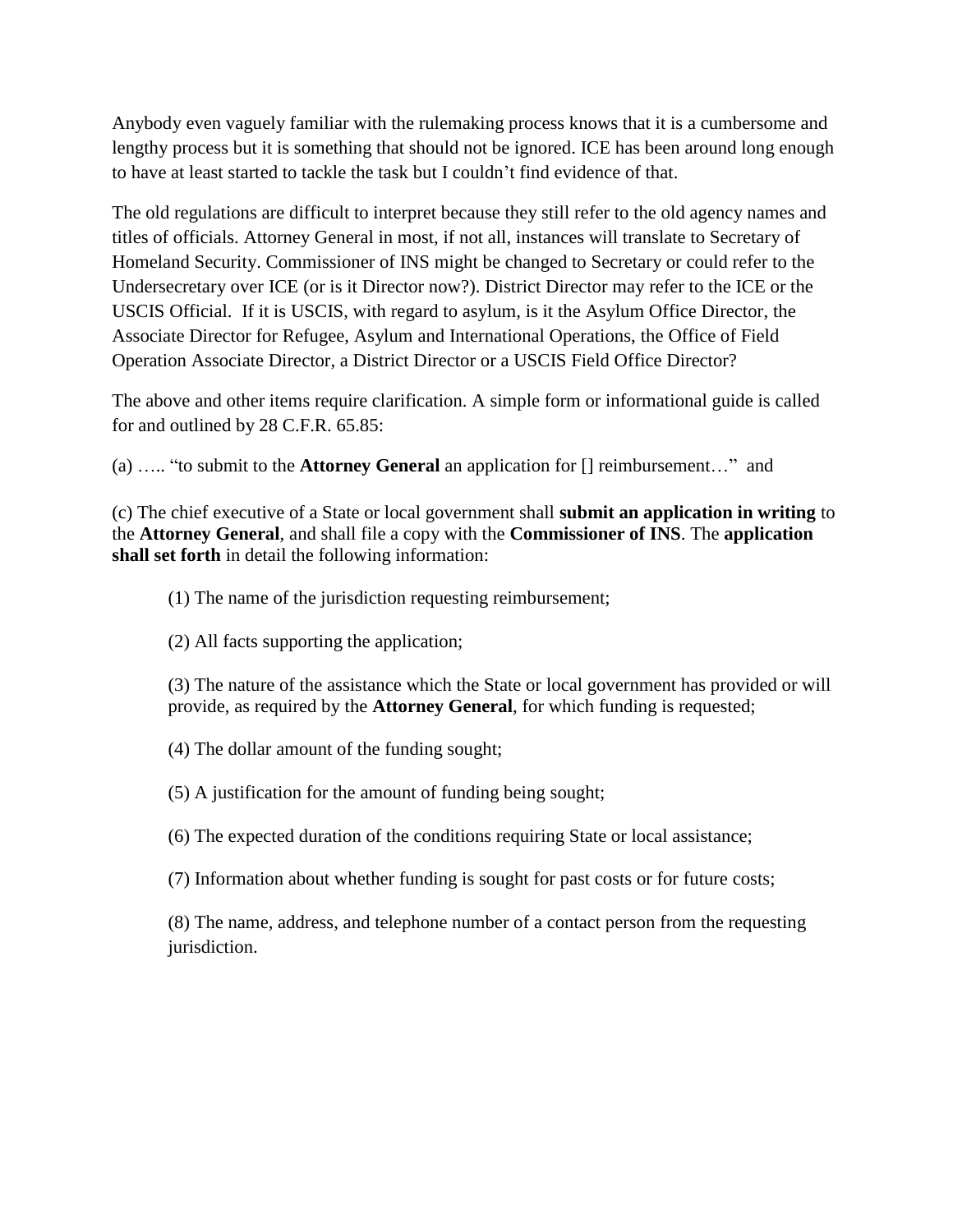### **Selected CFR Parts:**

### **TITLE 19--Customs Duties**

### **[PART 0—TRANSFERRED OR DELEGATED AUTHORITY](http://ecfr.gpoaccess.gov/cgi/t/text/text-idx?c=ecfr;sid=3bb7757748ca87fed71c345c8af56d0f;rgn=div5;view=text;node=19%3A1.0.1.1.1;idno=19;cc=ecfr)**

### **Appendix to 19 CFR Part 0—Treasury Department Order No. 100–16**

Delegation from the Secretary of the Treasury to the Secretary of Homeland Security of general authority over Customs revenue functions vested in the Secretary of the Treasury as set forth in the Homeland Security Act of 2002.

Treasury Department, Washington, DC,

May 15, 2003.

By virtue of the authority vested in me as the Secretary of the Treasury, including the authority vested by 31 U.S.C. 321(b) and section 412 of the Homeland Security Act of 2002 (Pub. L. 107– 296) (Act), it is hereby ordered: …………..

### **§ 0.1 Customs revenue function regulations issued under the authority of the Departments of the Treasury and Homeland Security.**

(a) *Regulations requiring signatures of Treasury and Homeland Security.* (1) By Treasury Department Order No. 100–16, set forth in the appendix to this part, the Secretary of the Treasury has delegated to the Secretary of Homeland Security the authority to prescribe all CBP regulations relating to customs revenue functions, except that the Secretary of the Treasury retains the sole authority to approve such CBP regulations concerning subject matters listed in paragraph 1(a)(i) of the order. Regulations for which the Secretary of the Treasury retains the sole authority to approve will be signed by the Secretary of Homeland Security (or his or her DHS delegate), and by the Secretary of the Treasury (or his or her Treasury delegate) to indicate approval.

(2) When a regulation described in paragraph (a)(1) of this section is published in the Federal Register, the preamble of the document accompanying the regulation will clearly indicate that it is being issued in accordance with paragraph (a)(1) of this section.

(b) *Regulations with respect to which the Department of Homeland Security is authorized to sign for the Department of the Treasury.* (1) By Treasury Department Order No. 100–16, set forth in the appendix to this part, the Secretary of the Treasury delegated to the Secretary of Homeland Security the authority to prescribe and approve regulations relating to customs revenue functions on behalf of the Secretary of the Treasury when the subject matter of the regulations is not listed in paragraph  $1(a)(i)$  of the order. Such regulations are the official regulations of both Departments notwithstanding that they are not signed by an official of the Department of the Treasury. These regulations will be signed by the Secretary of Homeland Security (or his or her DHS delegate).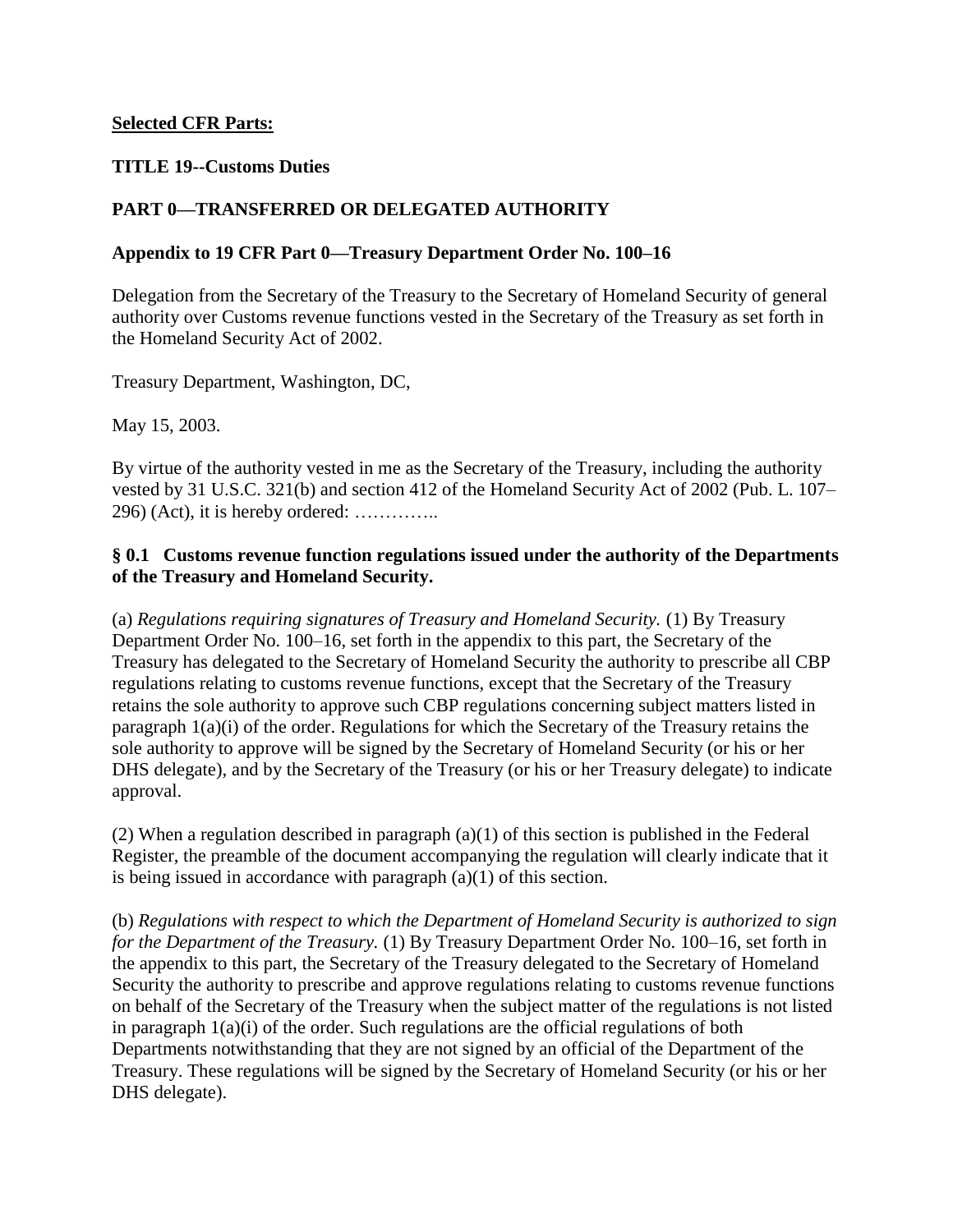(2) When a regulation described in paragraph  $(b)(1)$  of this section is published in the Federal Register, the preamble of the document accompanying the regulation will clearly indicate that it is being issued in accordance with paragraph (b)(1) of this section.

# **§ 0.2 All other CBP regulations issued under the authority of the Department of Homeland Security.**

(a) The authority of the Secretary of the Treasury with respect to CBP regulations that are not related to customs revenue functions was transferred to the Secretary of Homeland Security pursuant to section 403(1) of the Homeland Security Act of 2002. Such regulations are signed by the Secretary of Homeland Security (or his or her delegate) and are the official regulations of the Department of Homeland Security.

(b) When a regulation described in paragraph (a) of this section is published in the Federal Register, the preamble accompanying the regulation shall clearly indicate that it is being issued in accordance with paragraph (a) of this section.

# **CHAPTER I--U.S. CUSTOMS AND BORDER PROTECTION, DEPARTMENT OF HOMELAND SECURITY; DEPARTMENT OF THE TREASURY**

# **§ 101.5 CBP preclearance offices in foreign countries.**

\*\*\*\*\*\*

[CBP Dec. 09–45, 74 FR 64601, Dec. 8, 2009]

# **§ 101.6 Hours of business.**

\*\*\*\*\*\*

[CBP Dec. 08-25, 73 FR 40726, July 16, 2008] etc...

# **CHAPTER IV--U.S. IMMIGRATION AND CUSTOMS ENFORCEMENT; DEPARTMENT OF HOMELAND SECURITY--[RESERVED]**

There is nothing there.

\*\*\*\*\*\*

But then I found the following page of Instructions at [www.reginfo.gov](http://www.reginfo.gov/) [on next page].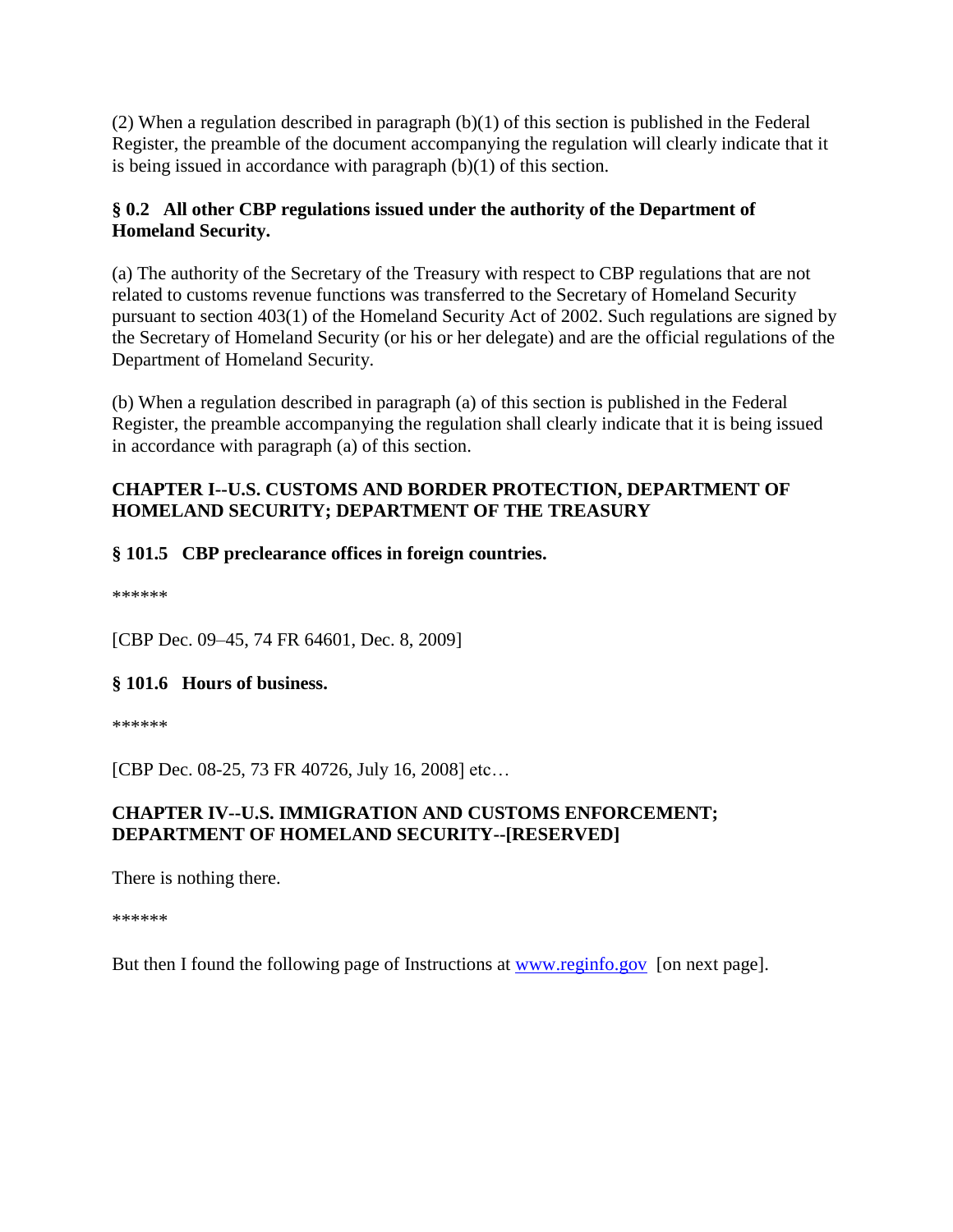# [http://www.reginfo.gov/public/do/PRAViewIC?ref\\_nbr=201001-1653-001&icID=20997](http://www.reginfo.gov/public/do/PRAViewIC?ref_nbr=201001-1653-001&icID=20997)

| <b>U.S. Department of</b>                          |                                                        | OMB No. 1653-0019 |
|----------------------------------------------------|--------------------------------------------------------|-------------------|
| <b>Homeland Security</b>                           | <b>Emergency Federal Law Enforcement</b><br>Assistance | Exp: 02/28/2010   |
| U.S. Immigration and<br><b>Customs Enforcement</b> |                                                        |                   |

| Chief Executives of State and Local governments.                                                                                                                                                                                            |  |
|---------------------------------------------------------------------------------------------------------------------------------------------------------------------------------------------------------------------------------------------|--|
| The collection of information provides states and localities<br>with a means to request reimbursement from the Department<br>of Homeland Security for expenses incurred in responding to<br>an immigration emergency.                       |  |
| Title 28 C.F.R. §65.85(a) contains the general requirements of this<br>collection. The specifics regarding the required information that is<br>being collected is located at Title 28 C.F.R. §65.85(c).                                     |  |
| When the Chief Executive of a state or locality determines that his<br>or her jurisdiction qualifies based upon the criteria established in<br>Title 28 C.F.R. §65.83                                                                       |  |
| The respondent should contact U.S. Immigration and Customs<br>Enforcement to consult regarding submitting a formal request in<br>writing via U.S. Postal Service, or special courier.                                                       |  |
| U.S. Immigration and Customs Enforcement will make a<br>determination as to whether the request is appropriate according to<br>the requirements spelled out in the regulation.                                                              |  |
| Additional information can be requested in writing<br>or via email at:<br>U.S. Immigration and Customs Enforcement<br>Office of Principal Legal Advisor<br>500 12 <sup>th</sup> Street, S.W.<br>Washington, D.C. 20536<br>Forms.ice@dhs.gov |  |
|                                                                                                                                                                                                                                             |  |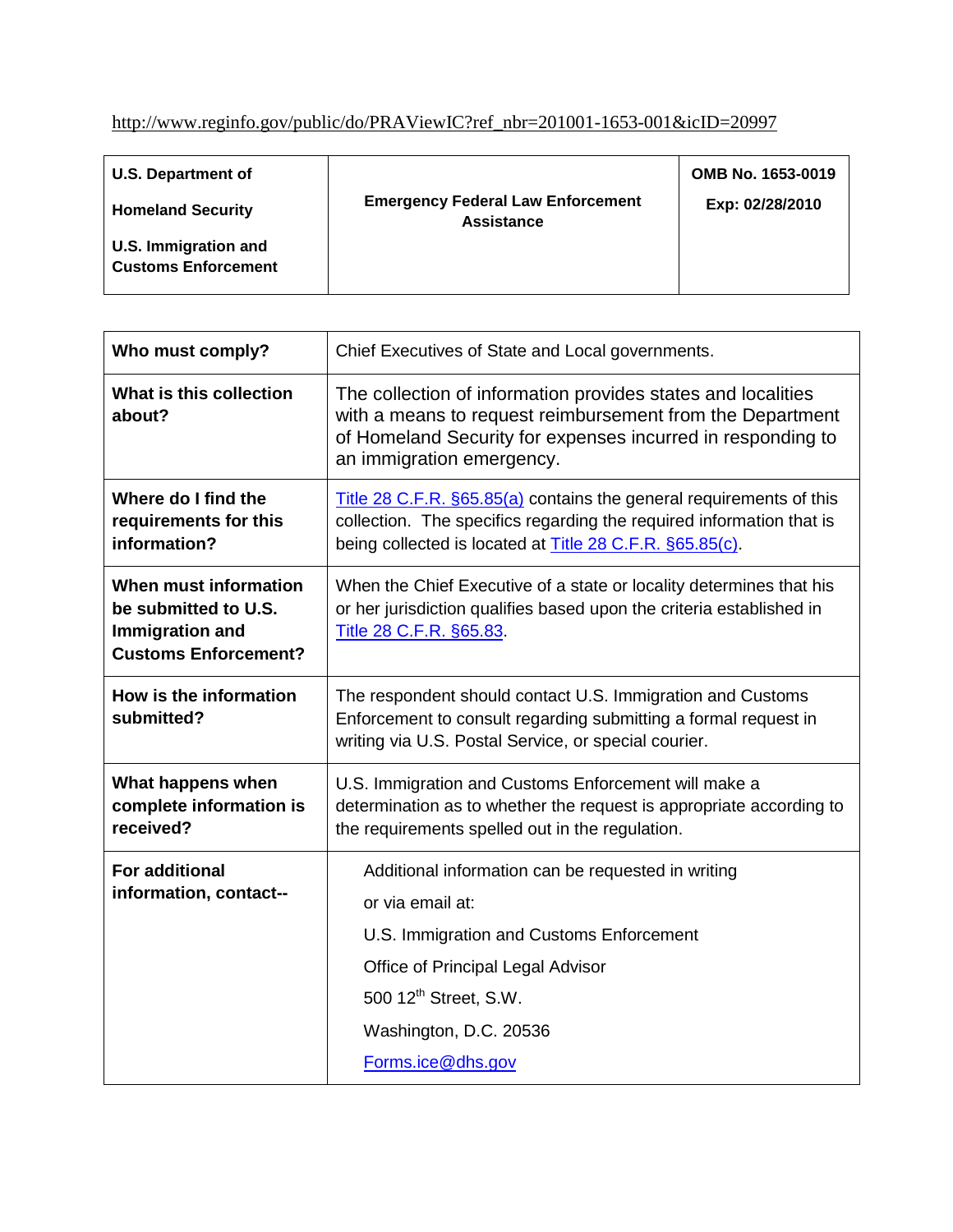**Additional Related Code of Federal Regulations (CFR):** 

**TITLE 28--Judicial Administration**

# **CHAPTER I--DEPARTMENT OF JUSTICE**

# **PART 0—ORGANIZATION OF THE DEPARTMENT OF JUSTICE**

**[Subpart S—Immigration and Naturalization Service](http://ecfr.gpoaccess.gov/cgi/t/text/text-idx?c=ecfr&sid=1530ab5da4e9f7ef7b149a6d85385a07&rgn=div5&view=text&node=28:1.0.1.1.1&idno=28#28:1.0.1.1.1.32)**

**§ [0.105 General functions.](http://ecfr.gpoaccess.gov/cgi/t/text/text-idx?c=ecfr&sid=1530ab5da4e9f7ef7b149a6d85385a07&rgn=div5&view=text&node=28:1.0.1.1.1&idno=28#28:1.0.1.1.1.32.1.1) § [0.106 Certificates for expenses of unforeseen emergencies.](http://ecfr.gpoaccess.gov/cgi/t/text/text-idx?c=ecfr&sid=1530ab5da4e9f7ef7b149a6d85385a07&rgn=div5&view=text&node=28:1.0.1.1.1&idno=28#28:1.0.1.1.1.32.1.2) § [0.107 Representation on committee for visit-exchange.](http://ecfr.gpoaccess.gov/cgi/t/text/text-idx?c=ecfr&sid=1530ab5da4e9f7ef7b149a6d85385a07&rgn=div5&view=text&node=28:1.0.1.1.1&idno=28#28:1.0.1.1.1.32.1.3) § [0.108 Redelegation of authority.](http://ecfr.gpoaccess.gov/cgi/t/text/text-idx?c=ecfr&sid=1530ab5da4e9f7ef7b149a6d85385a07&rgn=div5&view=text&node=28:1.0.1.1.1&idno=28#28:1.0.1.1.1.32.1.4) § 0.109 Implementation of [the Treaty of Friendship and General Relations Between the](http://ecfr.gpoaccess.gov/cgi/t/text/text-idx?c=ecfr&sid=1530ab5da4e9f7ef7b149a6d85385a07&rgn=div5&view=text&node=28:1.0.1.1.1&idno=28#28:1.0.1.1.1.32.1.5)  [United States and Spain.](http://ecfr.gpoaccess.gov/cgi/t/text/text-idx?c=ecfr&sid=1530ab5da4e9f7ef7b149a6d85385a07&rgn=div5&view=text&node=28:1.0.1.1.1&idno=28#28:1.0.1.1.1.32.1.5) § [0.110 Implementation of the Convention Between the United States and Greece.](http://ecfr.gpoaccess.gov/cgi/t/text/text-idx?c=ecfr&sid=1530ab5da4e9f7ef7b149a6d85385a07&rgn=div5&view=text&node=28:1.0.1.1.1&idno=28#28:1.0.1.1.1.32.1.6)**

# **CHAPTER I--DEPARTMENT OF JUSTICE**

### **PART 65—EMERGENCY FEDERAL LAW ENFORCEMENT ASSISTANCE**

### [Subpart I--IMMIGRATION EMERGENCY FUND](http://ecfr.gpoaccess.gov/cgi/t/text/text-idx?c=ecfr&sid=1530ab5da4e9f7ef7b149a6d85385a07&rgn=div6&view=text&node=28:2.0.1.1.21.9&idno=28)

| <b>§65.80</b> | General.                                                                              |
|---------------|---------------------------------------------------------------------------------------|
| <b>§65.81</b> | General definitions.                                                                  |
| <b>§65.82</b> | Procedure for requesting a Presidential determination of an immigration<br>emergency. |
| <b>§65.83</b> | Assistance required by the Attorney General.                                          |
| <b>§65.84</b> | Procedures for the Attorney General when seeking State or local assistance.           |
| <b>§65.85</b> | Procedures for State or local governments applying for funding.                       |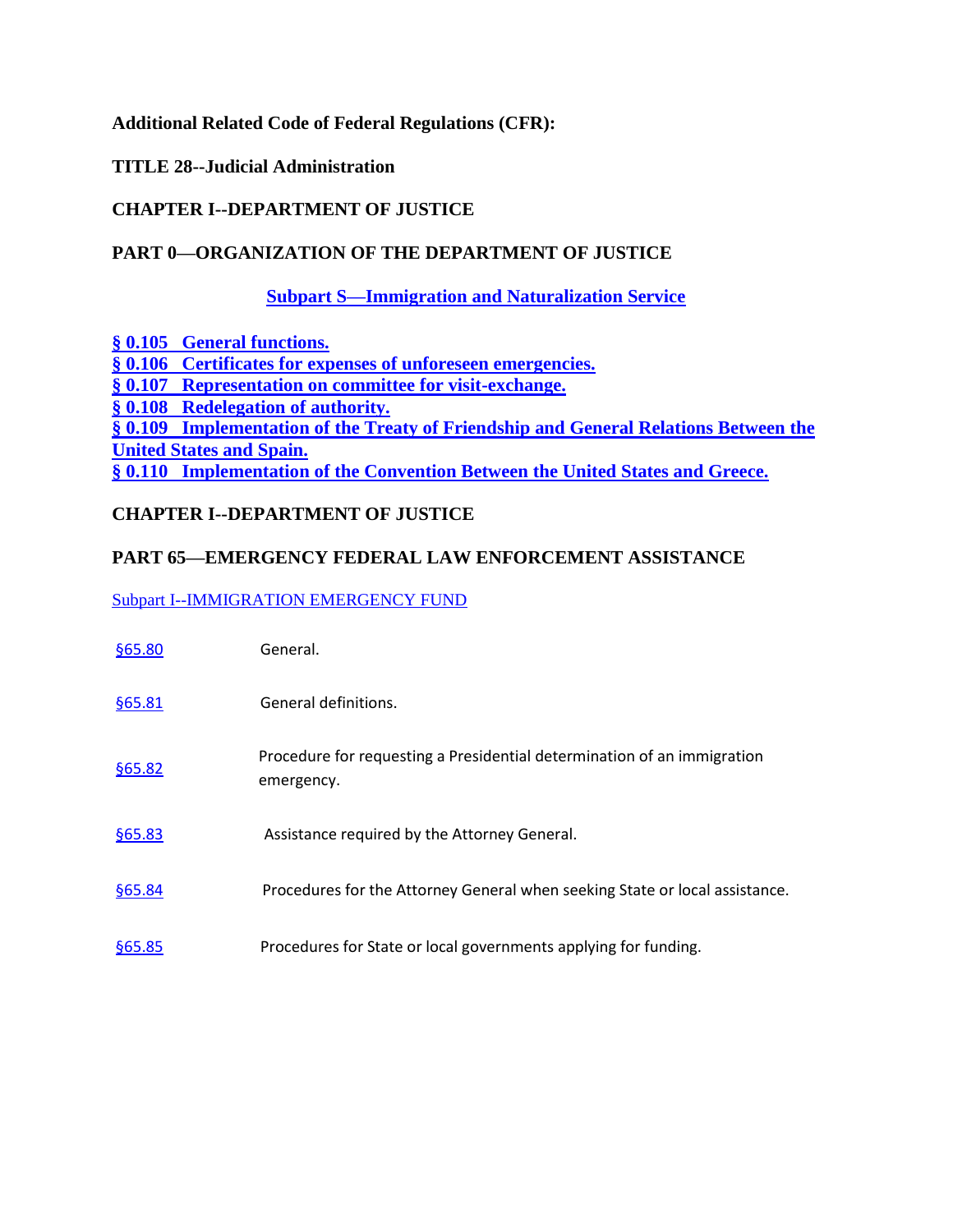# **§ 65.81 General definitions.**

### As used in this part:

*Assistance* means any actions taken by a State or local government directly relating to aiding the **Attorney General** in the administration of the immigration laws of the United States and in meeting urgent demands arising from the presence of aliens in the State or local government's jurisdiction, when such actions are taken to assist in meeting an immigration emergency or under any of the circumstances specified in section 404(b)(2)(A) of the INA. Assistance may include, but need not be limited to, the provision of large shelter facilities for the housing and screening of aliens, and, in connection with these activities, the provision of such basic necessities as food, water clothing, and health care.

*Immigration emergency* means an actual or imminent influx of aliens which either is of such magnitude or exhibits such other characteristics that effective administration of the immigration laws of the United States is beyond the existing capabilities of the **Immigration and**  Naturalization Service ("INS") in the affected area or areas. Characteristics of an influx of aliens, other than magnitude, which may be considered in determining whether an immigration emergency exists include: the likelihood of continued growth in the magnitude of the *influx*; an apparent connection between the influx and increases in criminal activity; the actual or imminent imposition of unusual and overwhelming demands on law enforcement agencies; and other similar characteristics.

*Other circumstances* means a situation that, as determined by the **Attorney General**, requires the resources of a State or local government to ensure the proper administration of the immigration laws of the United States or to meet urgent demands arising from the presence of aliens in a State or local government's jurisdiction.

# **§ 65.83 Assistance required by the Attorney General.**

The **Attorney General** may request assistance from a State or local government in the administration of the immigration laws of the United States or in meeting urgent demands where the need for assistance arises because of the presence of aliens in that State or local jurisdiction, and may provide funding to a State or local government relating to such assistance from the Immigration Emergency Fund or other funding available for such purposes, without a Presidential determination of an immigration emergency, in any of the following circumstances:

(a) An **INS district director** certifies to the **Commissioner of INS**, who shall, in turn, certify to the **Attorney General**, that the number of **asylum applications filed in that INS district** during the relevant calendar quarter exceeds by at least 1,000 the number of such applications filed in that **district** during the preceding calendar quarter. For purposes of this paragraph, providing parole at a **point of entry in a district** shall be deemed to constitute an **application for asylum** in the **district**.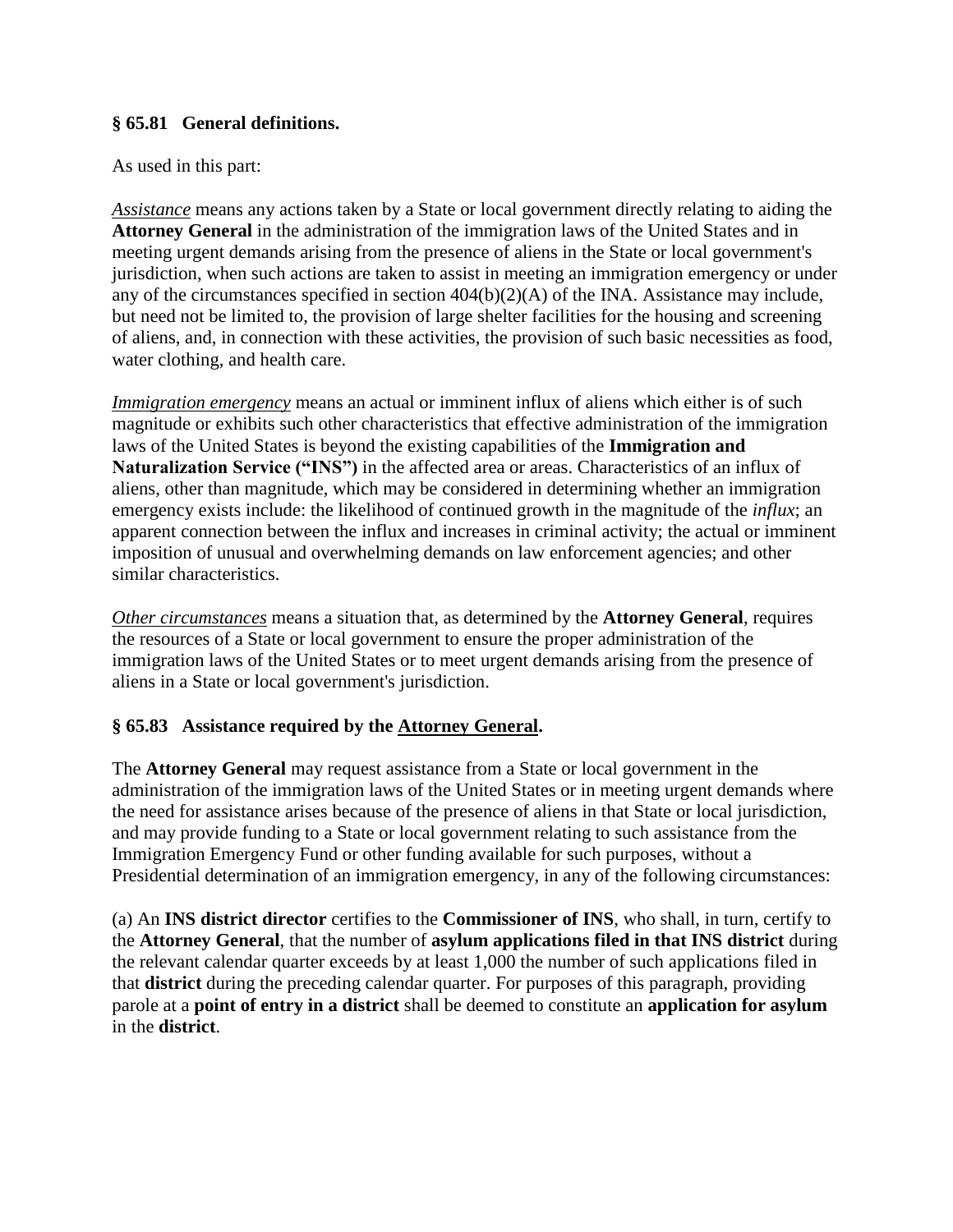(b) The **Attorney General** determines that there exist circumstances involving the administration of the immigration laws of the United States that endanger the lives, property, safety, or welfare of the residents of a State or locality.

(c) The **Attorney General** determines that there exist any other circumstances, as defined in §65.81 of this subpart, such that it is appropriate to seek assistance from a State or local government in administering the immigration laws of the United States or in meeting urgent demands arising from the presence of aliens in a State or local jurisdiction.

(d)(1) If, in making a determination pursuant to paragraph (b) or (c) of this section, the **Attorney General** also determines that the situation involves *an actual or imminent mass influx of aliens arriving off the coast or near a land border* of the United States and presents urgent circumstances requiring an immediate Federal response, the **Attorney General** will formally declare that a mass influx of aliens is imminent or occurring. The determination that a mass influx of aliens is imminent or occurring will be based on the factors set forth in the definitions contained in §65.81 of this subpart. The **Attorney General** will determine and define the time period that encompasses a mass influx of aliens by declaring when such an event begins and when it ends. The **Attorney General** will initially define the geographic boundaries where the mass influx of aliens is imminent or occurring.

(2) Based on evolving developments in the scope of the event, the **Commissioner of the INS** may, as necessary, amend and redefine the geographic area defined by the **Attorney General** to expand or decrease the boundaries. This authority shall not be further delegated.

(3) The **Attorney General**, pursuant to section 103(a)(8) of the INA, 8 U.S.C. 1103(a)(8), may authorize any State or local law enforcement officer to perform or exercise any of the powers, privileges, or duties conferred or imposed by the Act, or regulations issued thereunder, upon officers or employees of **the Service**. Such authorization must be with the consent of the head of the department, agency, or establishment under whose jurisdiction the officer is serving.

(4) Authorization for State or local law enforcement officers to exercise *Federal immigration law enforcement authority* for transporting or guarding aliens in custody may be exercised as necessary beyond the defined geographic boundaries where the mass influx of aliens is imminent or occurring. Otherwise, *Federal immigration law enforcement authority* to be exercised by State or local law enforcement officers will be authorized only within the defined geographic boundaries where the mass influx of aliens is imminent or occurring.

(5) State or local law enforcement officers will be authorized to exercise *Federal immigration law enforcement authority* only during the time period prescribed by the **Attorney General** in conjunction with the initiation and termination of a declared mass influx of aliens.

[Order No. 1892–94, 59 FR 30522, June 14, 1994, as amended by Order No. 2601–2002, 67 FR 48360, July 24, 2002]

**§ 65.85 Procedures for State or local governments applying for funding.**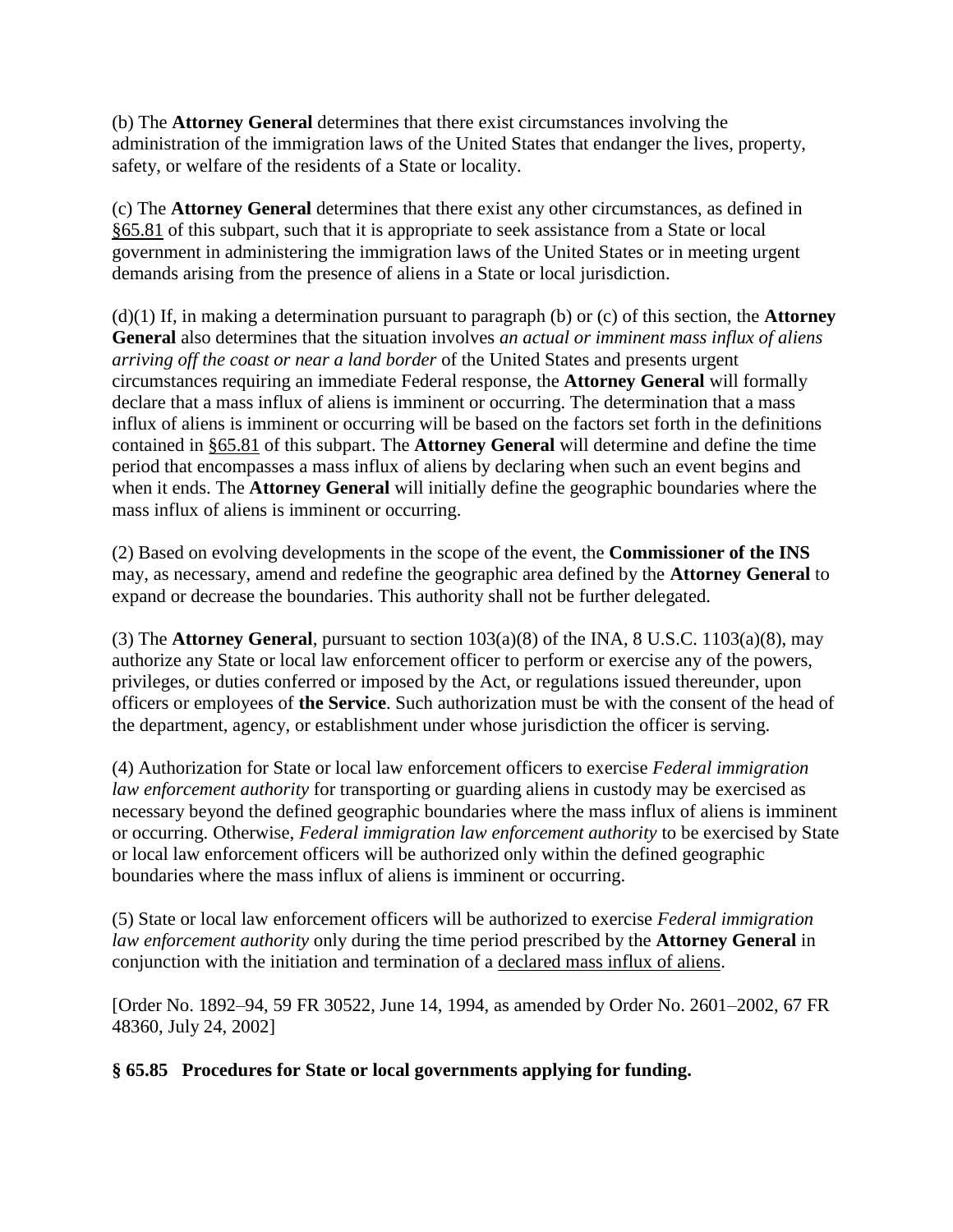(a) In the event that the chief executive of a State or local government determines that any of the circumstances set forth in §65.83 of this subpart exists, he or she may pursue the procedures in this section to submit to the **Attorney General** an application for a reimbursement agreement, grant, or cooperative agreement as described in §65.84 of this subpart.

(b) The **Department** strongly encourages chief executives of States and local governments, if possible, to consult informally with the **Attorney General** and the **Commissioner of INS** prior to submitting a formal application. This informal consultation is intended to facilitate discussion of the nature of the assistance to be provided by the State or local government, the requirements of the **Attorney General**, if any, for such assistance, the costs associated with such assistance, and the **Department's** preliminary views on the appropriateness of the proposed funding.

(c) The chief executive of a State or local government shall submit an application in writing to the **Attorney General**, and shall file a copy with the **Commissioner of INS**. The application shall set forth in detail the following information:

(1) The name of the jurisdiction requesting reimbursement;

(2) All facts supporting the application;

(3) The nature of the assistance which the State or local government has provided or will provide, as required by the **Attorney General**, for which funding is requested;

(4) The dollar amount of the funding sought;

(5) A justification for the amount of funding being sought;

(6) The expected duration of the conditions requiring State or local assistance;

(7) Information about whether funding is sought for past costs or for future costs;

(8) The name, address, and telephone number of a contact person from the requesting jurisdiction.

[Order No. 1892–94, 59 FR 30522, June 14, 1994, as amended by Order No. 2601–2002, 67 FR 48361, July 24, 2002]